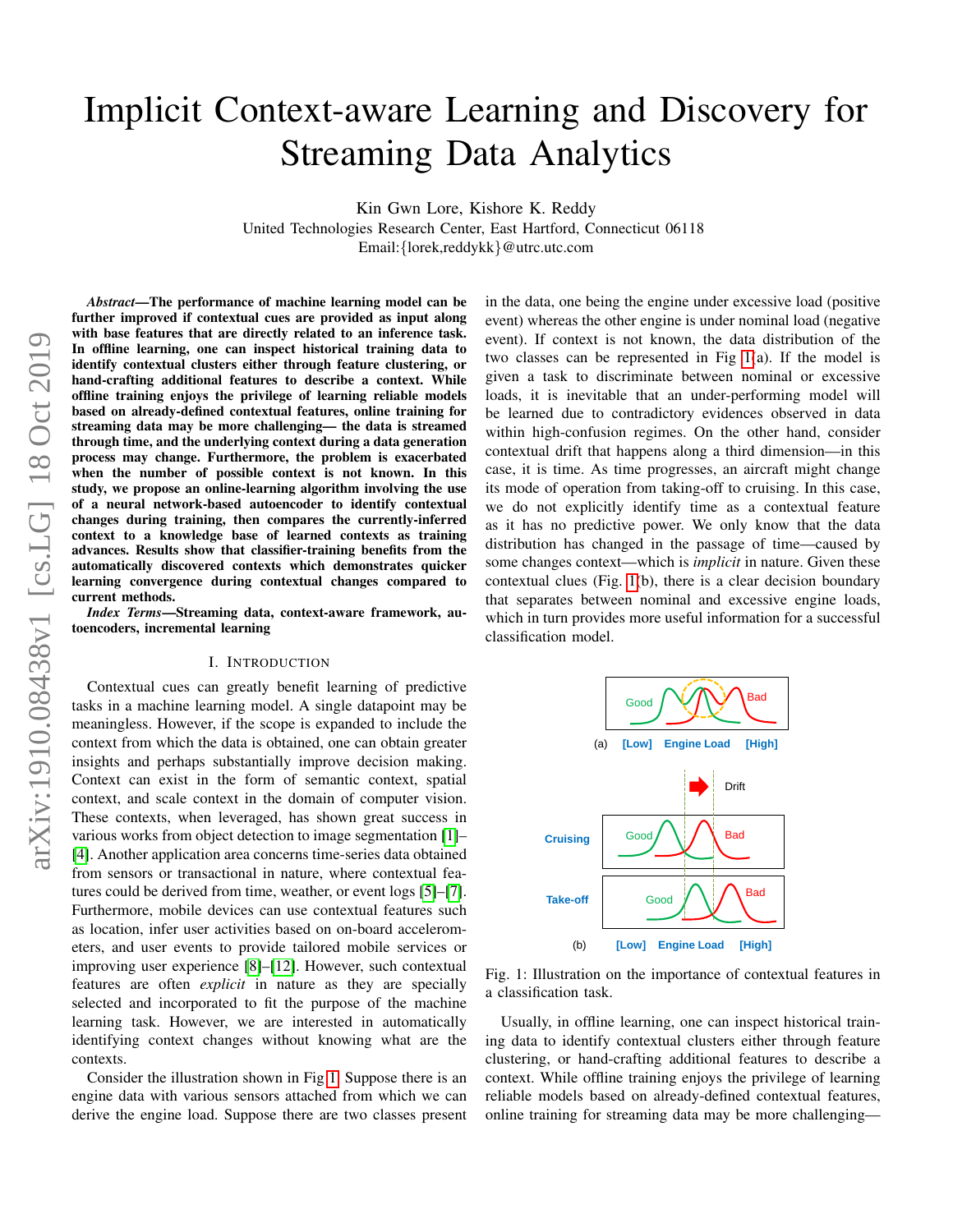the data is streamed through time, and the underlying context during a data generation process may change. Furthermore, the problem is exarcebated when the number of possible context is not known. In this paper, our contributions are threefold:

- 1) A novel online-learning algorithm is proposed;
- 2) Contrary to handcrafting contextual features to be used as part of the input, the algorithm discovers new contexts as new samples arrive;
- 3) The algorithm is compared with multiple baseline approaches over four different applications and datasets;

This paper is organized as follows. In section [II,](#page-1-0) we outline related works and highlight the contributions of the present work. In section [III,](#page-1-1) we setup the problem and describe how one might choose to approach the described problem. Then, we present the proposed method and outline the online learning algorithm in section [IV.](#page-2-0) Multiple experiments are performed to benchmark the proposed method against the non-context aware counterparts, where the results are presented and discussed in section [V.](#page-4-0) Finally, we summarize the paper and end with conclusions in section [VI.](#page-6-5)

#### II. RELATED WORKS

<span id="page-1-0"></span>In the context of concept and context drift, authors of [\[13\]](#page-7-1) proposed the MetaL(B) and MetaL(BI) as meta-learning frameworks to identify potential contextual clues during online training. However, the method is limited to a problem set where external contextual features are already known and prespecified; contextual changes are detected by changes in contextual features. In [\[14\]](#page-7-2), the authors presented an approach to learn in the presence of concept drift and hidden contexts where object descriptions from the past are stored in addition to detecting the changes to the current hypothesis. Descriptions are specified for each positive and negative groups, and the running count of the descriptions are tracked.

On the other hand, there are applications that uses neural network-based approaches for streaming data. However, most applications are directed to anomaly detection where autoencoders are used to detect anomalies in streaming data. Authors of [\[15\]](#page-7-3) observed improved anomaly detection by implementing threaded ensembles of autoencoders, while authors of [\[16\]](#page-7-4) features using denoising autoencoders to effectively learn features during online learning.

Further, there are existing works which combines both worlds on learning under context/concept drifts with neural network-based approaches. [\[17\]](#page-7-5) highlights the use of autoencoders to learn a drift-corrected representation of the dataset for the purpose of transfer learning. Additionally, some authors decided to handle concept drift in online streaming data by constructing a new classifier for every new encountered context and contexts [\[18\]](#page-7-6).

Recently, neural networks has gained immense traction in the advent of deep learning with the rise of computing power. Autoencoders, being a class of neural networks, has been known to perform particular well in identifying hidden representations in data via an unsupervised learning method. This provided a huge advantage where clusters of feature representations can be learned without the need of explicit labels by experts. The algorithm proposed in the present work leverages the power of autoencoders to identify underlying contexts, which then relate the current learning task with the inferred context. More details follow in the next section. To the best of our knowledge, at this point there are no existing work that identifies new context onthe-fly and dynamically appends the contextual feature to the data matrix without handcrafting contextual features.

# III. PROBLEM SETUP

<span id="page-1-1"></span>Consider an online learning task centered around classification. Data, or the feature matrix, arrives as a  $d$ -dimensional vector  $x : \mathbb{R}^d$  associated with the class labels  $y \in \{0, 1\}.$ At every time step  $t$ , the model receives a new data sample to train the classification model  $f(\cdot)$ . At each newly-arriving samples, the model will perform class predictions and compare the predicted output  $\hat{y}$  with the supplied ground-truth label y. Any wrongly-classified model will provide feedback to the model to update its learned parameters.

A *concept shift* happens whenever there is a change in the relationship between supplied features  $X$  and the corresponding target values  $\mathcal Y$ . Typically, this happens whenever there is a change in the process which results from a change in the mode of operation. Consider the operation of a jet engine; suppose in one mode of operation, monitoring specific feature values observed in attached sensors can provide insights to the health of the engine. However, when a change occurs such that the engine is operating under a different mode, what used to be healthy could now be considered as unhealthy (i.e., where the decision threshold has changed which affects the labeling strategy). In a such a scenario, typical online-learning algorithms which do not incorporate context awareness will fail to adjust to this change in context.

To evaluate the proposed algorithm, we present three datasets that can simulate the aforementioned problem setup. We first have a look at the stagger dataset [\[19\]](#page-7-7), which comprised of basic attributes such as shapes, sizes, and color, and the model shall predict a binary value where the labeling logic is hidden behind the training data that switches at fixed intervals. Next, we demonstrate on the MNIST-digits dataset [\[20\]](#page-7-8), where the task is to perform digit classification while the two datasets switch back-and-forth during training at fixed intervals. Finally, we evaluate the algorithm on the Naval Propulsion dataset from the UCI Data Repository (propulsion) [\[21\]](#page-7-9) in the context of condition-based maintenance. Each of these datasets are briefly described below.

#### *A. The* stagger *dataset*

The stagger dataset [\[19\]](#page-7-7) is defined in a simple blockworld defined by three nominal attributes:

- size  $\in$  {small, medium, large}
- color  $\in$  {red, green, blue}
- shape  $\in$  {square, circular, triangular}

Additionally, three target concepts are defined and enumerated below: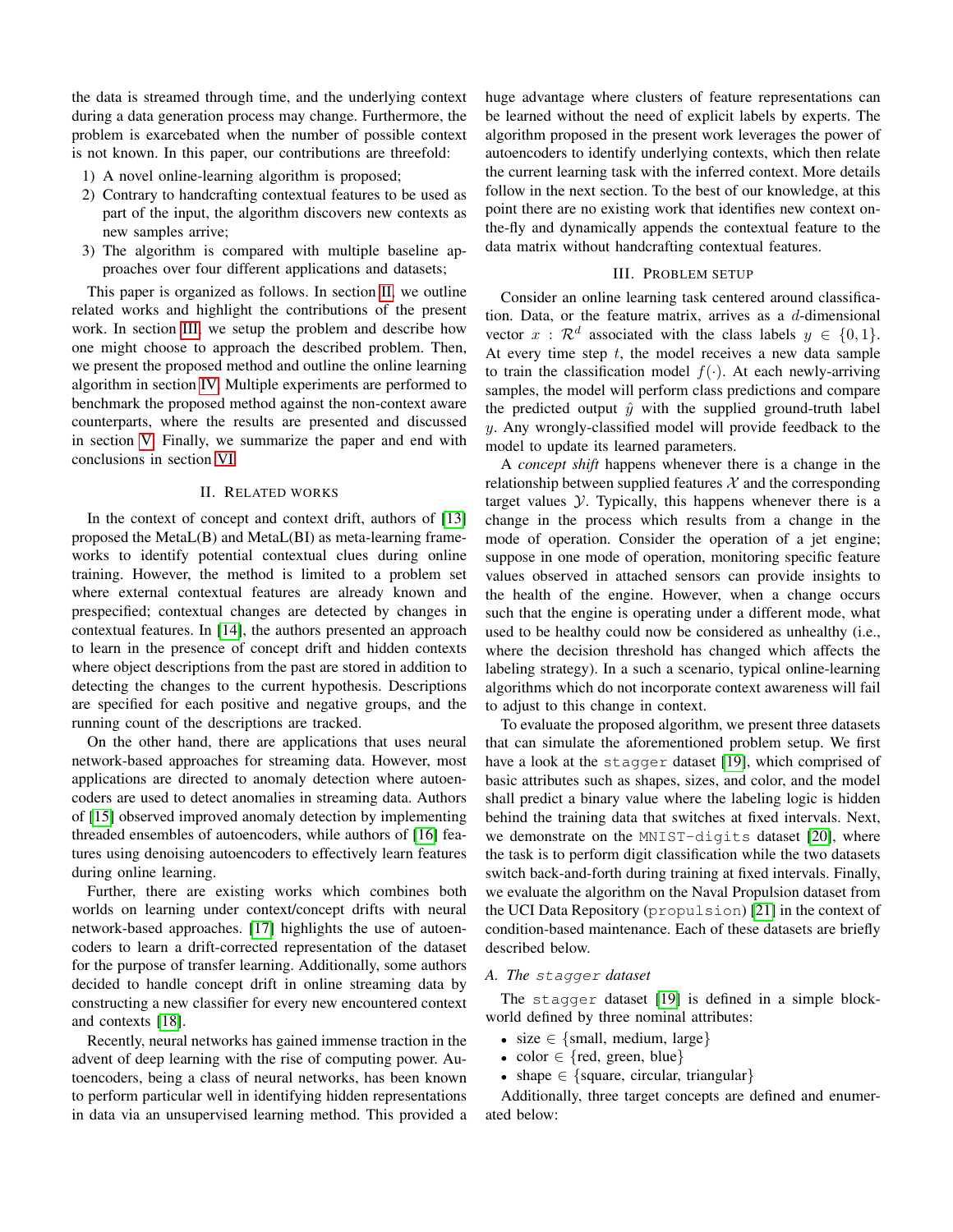- 1) size = small  $\land$  color = red
- 2) color = green  $\vee$  shape = circular
- 3) size = (medium  $\vee$  large)



Fig. 2: The stagger dataset is defined by objects with three nominal attributes: size, color, and shape, each with three values per attribute.

The hidden target concept will switch from one of these definitions to the next, following the sequence 1-2-3-1-2-3, which results in extreme concept drift. The key metric to evaluate the performance of the model then hinges on the ability to converge to high accuracy at a rate quicker than the baseline approaches. In the experiments, each time step consists of a sample, and the concept switches every 200 samples. Since there are a total of 6 concepts (3 concepts, each repeated twice), there are a total of 1,200 samples available for online training and evaluation.

# *B. The* MNIST-digits *dataset*

The MNIST dataset [\[20\]](#page-7-8) is a well-known benchmarking dataset for digits recognition (digits of 0-9) with pixel dimensions of  $28 \times 28$ -px and grayscale in nature. Like MNIST, the digits dataset is also a database of handwritten digits obtained from scikit-learn, originally based on the USPS dataset [\[22\]](#page-7-10) with image dimensions of  $8 \times 8$ -px in a vectorized format (i.e., 64-dimensional). To bring both datasets onto a common space and keep computational complexity low, we resized the MNIST digits into the common  $8 \times 8$ -px dimension as the digits dataset.



Fig. 3: The MNIST dataset is a collection of digits ranging from 0-9.

Each sample will come from a fixed dataset (either MNIST or digits) which lasts for 1,000 samples. We simulate training data arrival by randomly sampling from the superset which contains 50,000 samples from MNIST and 1,797 samples from digits. Denoting MNIST as  $M$  and digits as  $D$ , the context-switching sequence is M-D-M-D-M-D which totals 6,000 samples.

#### *C. The* propulsion *dataset*

The UCI Repository Naval Propulsion Plants dataset [\[21\]](#page-7-9) is a real-world dataset collected for the development of machine-learning driven condition-based maintenance models. The dataset contains sensor readings and parameters such as *lever position*, *ship speed*, *gas turbine shaft torque*, *propeller torque*, etc. along with real-valued information such as *compressor decay* and *turbine decay*. To frame it as a conditionbased maintenance model, we are interested in determining whether the compressor state is healthy or unhealthy (i.e., a binary classification problem). The dataset has 16 features (thus 16-dimensional) so the interactions between features is moderately high-dimensional. Based on the statistics of the dataset, we determine that the compressor is in a healthy state if the responding real-valued variable *compressor decay* is higher than percentile  $q(\cdot)$  derived from the data. With this, the switching contexts are:

- 1) Label = Unhealthy (1) if  $q(Compression decay) > 0.1$
- 2) Label = Unhealthy (1) if  $q(Compression decay) > 0.9$

and Label is Healthy (0) if the conditions are not met. Each operating modes last for 300 samples and the sequence are defined as C1-C2-C1-C2 (totalling 1200 samples).

## IV. PROPOSED METHOD

<span id="page-2-0"></span>**Prerequisites: autoencoders.** The autoencoder  $g(\cdot)$  [\[23\]](#page-7-11), [\[24\]](#page-7-12) (fig. [4\)](#page-3-0) is able to automatically learn useful features from the input data  $X$  and reconstruct the input data based on the learned features. It showed promising results across a wide variety of cross-domain anomaly detection problems [\[25\]](#page-7-13)– [\[27\]](#page-7-14). The autoencoder is trained to learn a low-dimensional representation of the normal input data  $X$  by attempting to reconstruct its inputs to get  $\hat{X}$  with the following objective function:

$$
\theta = \argmin_{\theta} \mathcal{L}(X, g(X))
$$

where  $\theta$  is the parameters of the autoencoder q (i.e., weights of the neural network),  $\mathcal L$  is the loss function (typically  $\mathcal L_2$ loss), X is the input, and  $\hat{X} = q(X)$  is the reconstruction of the autoencoder. When presented with data that comes from a different data-generating distribution, it is expected that a high reconstruction error to be observed. The errors can be modeled as a normal distribution—an anomaly (in this case, out-of-context data) is detected when the probability density of the average reconstruction error is below a certain threshold.

Proposed method. In this work, we propose a novel method for context-aware incremental learning by jointly training a neural network-based autoencoder g for contextual inference and a classifier for the designated task. In general, there is only a single classifier  $f(\cdot)$  driven by the classification task. However, during the learning phase, the autoencoder receives features  $x$  and the data labels  $y$  to learn the underlying representation of the features and the labels  $z = x \oplus y$ . Through this approach, a nominal *concept representation* for a particular operating mode is derived. For this approach to function, we place the assumption where classification accuracy will experience a sharp decrease in the event of concept drift. Hence, a sharp decrease of classification accuracy indicates a potential change in concept, which triggers the autoencoder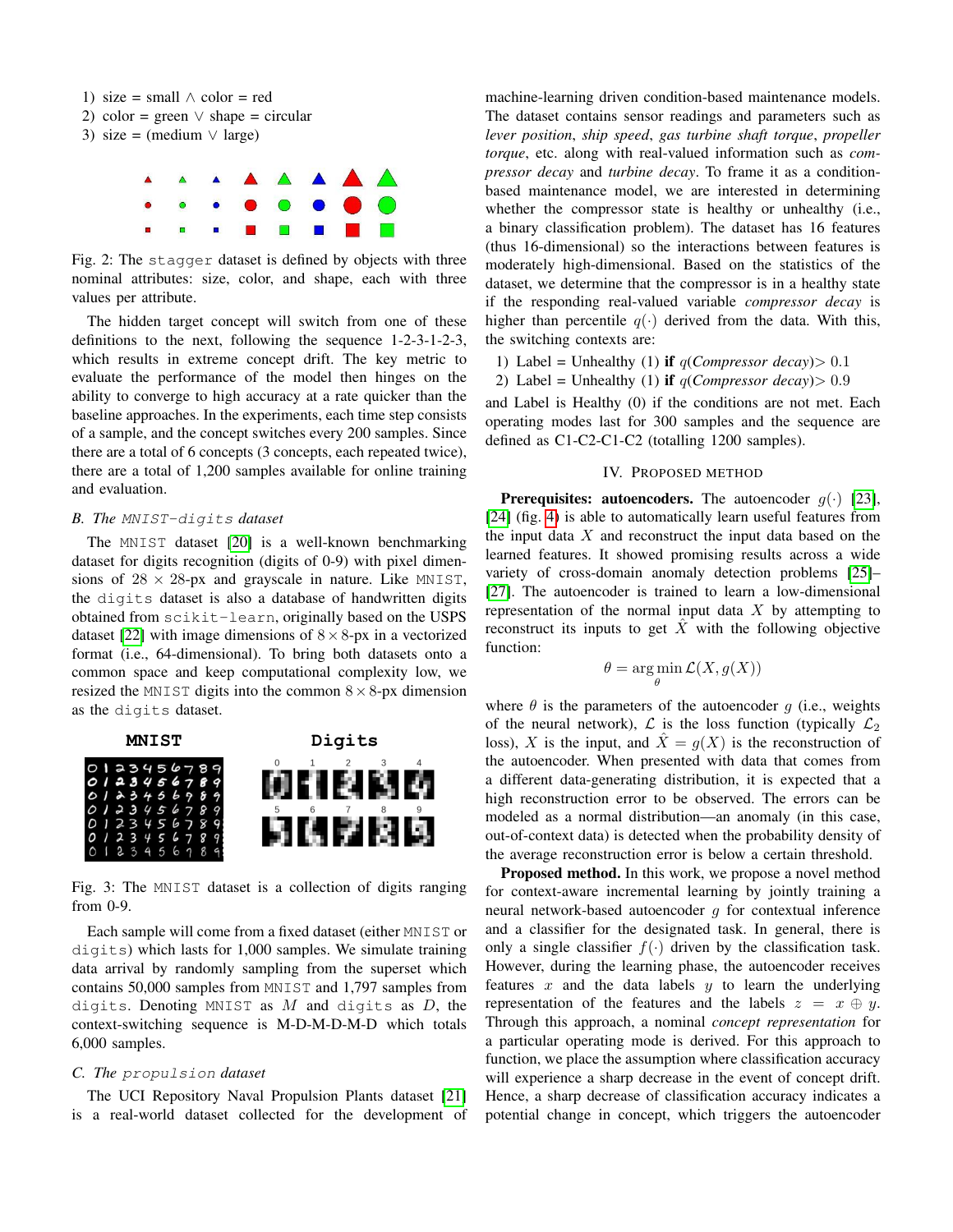<span id="page-3-0"></span>

Fig. 4: A neural network-based autoencoders learn latent representation in the underlying normal data, where the code vector is encoded in the bottleneck layer. The DAE attempts to reconstruct the input based on this compressed representation of the input. The reconstruction error between the input and the output is used directly for anomaly detection.

 $g_i$  to compare the representation of the new data with the average representation of the learned context computed via  $g_i$ . If the representation is substantially different (i.e., high reconstruction error), a new concept is hypothesized, where then a *contextual variable* c is introduced as a flag for the new concept. The subsequent training data matrix will be denoted as  $x \leftarrow x \oplus c$  which indicates that the newly added contextual variable is now part of the feature matrix as inputs to the classifier.

One autoencoder is learned for each concept as a descriptor for the training instance. During every encounter of potential concept switch, the new sample is evaluated against a knowledge base of autoencoders  $\mathcal{G} = \{g_1, g_2, g_3, ..., g_{n_c}\}\)$ derive the reconstruction errors where  $n_c$  is the number of seen (and hypothesized) contexts. If for all autoencoders the reconstruction error  $\epsilon = \mathcal{L}(z, \hat{z})$  is above a certain threshold, then a new context is hypothesized. On the other hand, if one of the autoencoder returns a reconstruction error falling within a predefined threshold (based on statistical significance), then the new sample is thought to come from a context that has been encountered previously. Using this framework, the online learning algorithm is able to adapt to changing concepts and contexts without requiring prior complete knowledge on the number of possible concepts present in the data. The framework is summarized in Fig. [5.](#page-4-1)

In the framework, we modeled reconstruction errors as a normal distribution. Under a fixed context or concept, the mean and standard errors of the reconstruction error specific to a context is monitored. As previously mentioned, whenever the online training experiences a sharp drop in training accuracy, we pass the current training sample  $z = x \oplus y$  through the autoencoder  $g_i$  related to the current context to compute its reconstruction error  $\epsilon = \mathcal{L}(z, \hat{z})$ . Given a past history of verified samples coming from the evaluated context, we can derive  $\mu_{\epsilon}$  and  $\sigma_{\epsilon}$ . For a new sample under decreased accuracy, we consider a sample as out-of-context if:

$$
P\left(\frac{\epsilon - \mu_{\epsilon}}{\sigma_{\epsilon}}\right) < k
$$

where  $k$  is a defined threshold. The online training algorithm is outlined in algorithm [1.](#page-3-1)

# <span id="page-3-1"></span>Algorithm 1 Implicit Context-aware Learning on Streaming Data

# Initialization:

- Initialize current context ID,  $n_c \leftarrow 1$
- Initialize historical accuracies,  $acc \leftarrow \phi$
- Initialize classifier,  $f(\cdot)$
- Initialize context autoencoder,  $g_1(\cdot)$
- Initialize autoencoder list,  $\mathcal{G} \leftarrow g_1$
- Define accuracy threshold,  $t \leftarrow 0.9$
- Define autoencoder window,  $T \leftarrow 20$
- Train classifier  $f(x_0 : x_{t-1}, y_0 : y_{t-1})$
- Train autoencoder  $g(x_0 \oplus y_0 : x_{t-1} \oplus y_{t-1}, x_0 \oplus y_0 : x_{t-1} \oplus y_t$  $y_{t-1}$ )

while *Data*  $x_t$  *is streaming* **do** Make prediction,  $\hat{y} \leftarrow f(x_t)$ Evaluate accuracy,  $acc_i \leftarrow I[\hat{y}, y]$ Append accuracy to list,  $acc \leftarrow acc \bigcup acc_i$ if  $mean(acc_{t-T} : acc_t) > t$  then Select  $\chi \leftarrow (x_0 \oplus y_0 : x_t \oplus y_t|context = n_c)$ Update autoencoder  $g_{n_c} \leftarrow g(\chi, \chi)$ else Pass  $x_t \oplus y_t$  through stored list of autoencoders  $g_0, g_1, ..., g_{n_c}$ Compute  $\epsilon_i$  for each  $g_i$  for  $i \in (0, 1, ..., n_c)$ if  $P\left(\frac{\epsilon_i-\mu_{\epsilon_{g_i}}}{\sigma}\right)$  $\sigma_{\epsilon_{g_i}}$  $k \leq k$  then Update autoencoder list  $G[n_c] \leftarrow q_{nc}$ Increment context ID  $n_c \leftarrow n_c + 1$ Initialize new autoencoder  $g_{n_c}$ else | Assign context ID  $n_c \leftarrow \arg \min \epsilon_i$ end end end

One apparent advantage of this framework is that for each new concepts encountered, the current concept is stored as a *contextual variable* to aid decision support. While not directly linked to the class labels, contextual variables are important where the decisions can be conditioned upon the contextual variables. One problem arises when during online predictions (without training data), there is no way to know the true labels. This prevents the autoencoder as it requires both the data and label to reconstruct from learned representation. From here, there are two possible ways to go forward: (1) One can define a placeholder default value in place of the label, and (2) an expert can inspect the data and provide the contextual flag explicitly by examining past contexts. In (1), using default values in place of the expected labels will not provide a reliable estimate of reconstruction error, but by waiting a few more time steps to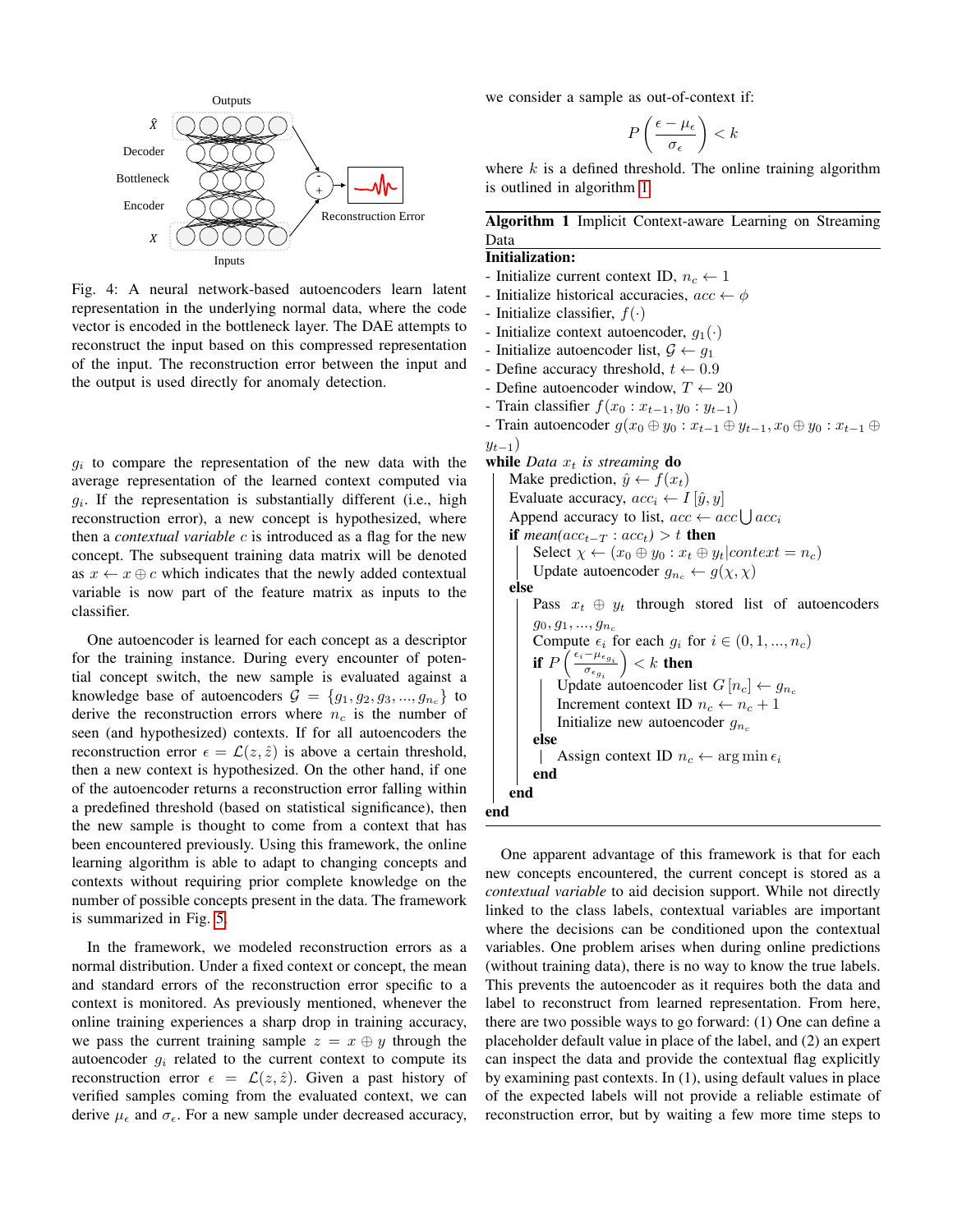<span id="page-4-1"></span>

Fig. 5: Flowchart of the proposed algorithm.

gather a batch of data to evaluate against the autoencoders to obtain an average representation, we will be able to compare the representations via the autoencoder with higher certainty. On the other hand, method (2) can first trigger an alarm to grab the attention of the expert, where the expert can use human reasoning to assign a context, after which the context is defined for all subsequent data.

## V. RESULTS AND DISCUSSIONS

#### <span id="page-4-0"></span>*A. Compared approaches*

In our method, we emphasize on *context awareness*, where for every new concepts encountered, a new contextual variable is defined as the input feature. We compared the online training framework against baseline approaches without context awareness, that is, the context is assumed to be the same without constructing new contextual features. For clarity, we designate the following names and description for the algorithms:

1) *\*Implicit Context-aware Learning with Memory component (ICAL-Mem)*: The proposed approach with context awareness achieved through autoencoders. The classifier is a tree-based model due to its ease of training.

- 2) *\*Implicit Context-aware Learning (ICAL)*: A simplified version of the proposed approach, but without context awareness. This approach does not store autoencoders as concept descriptors; rather, a drop in online classification accuracy directly signifies a change in context and all information related to previously learned concepts are forgotten.
- 3) *Non-context-aware Learning (Non-CAL)*: A classifier which does not respond to contextual changes and learns from a long history of available data, at a time scale larger than the time span of a particular context. A CART algorithm is selected for this approach.
- 4) *Myopic Non-context-aware Learning (Myopic Non-CAL)*: A classifier that learns from data coming from a short considered sliding window. Such approach is expected to respond to misclassifications as old knowledge is purged and forgotten from training. A CART algorithm is also selected for this approach.

Methods with an asterisk (\*) are methods proposed in this paper which is centered upon context-aware learning.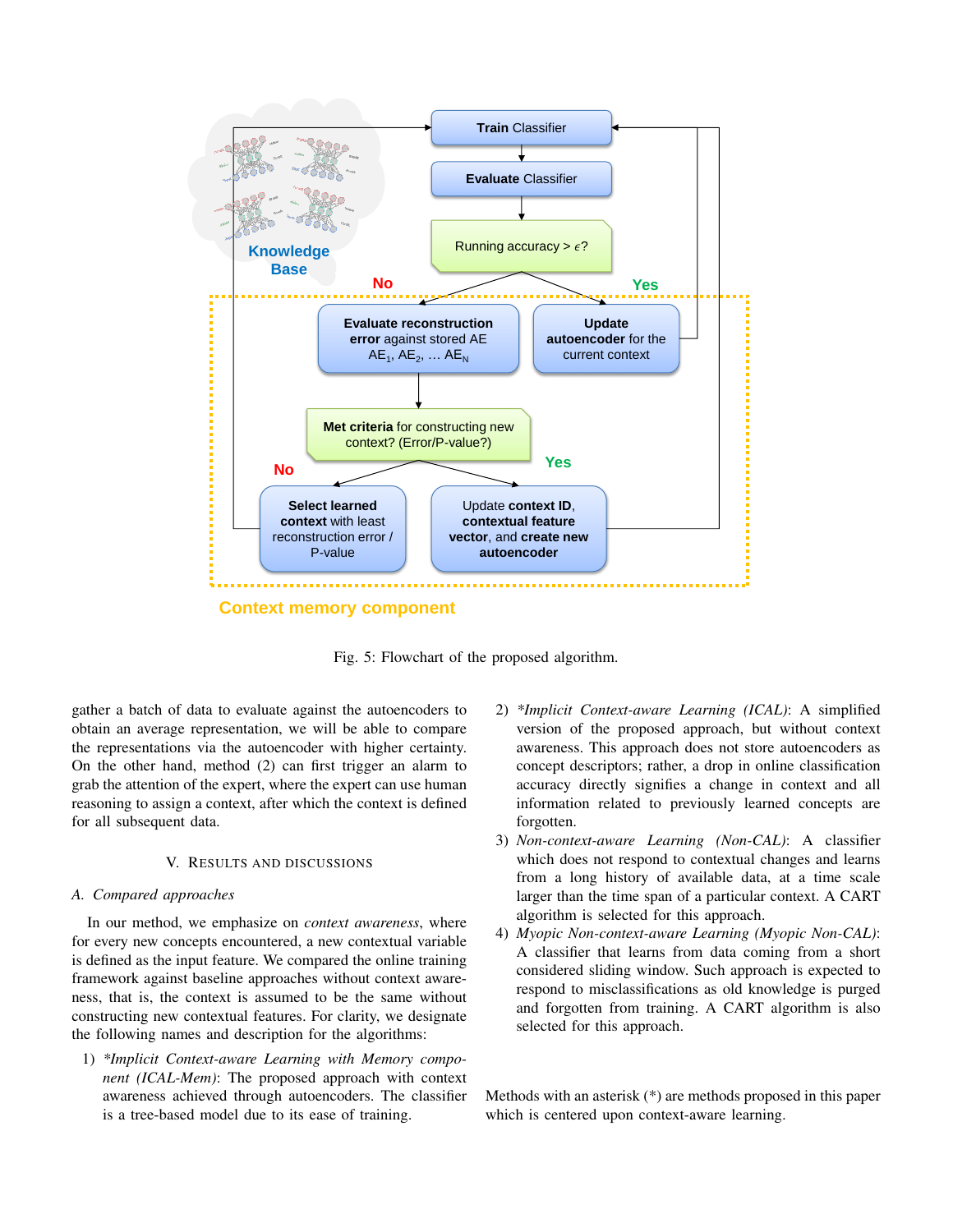#### *B. Evaluation metric*

During online training, the predicted label and the true label of a new sample is stored. A running exponentially-weighted moving average (EWMA) of the classification accuracy is presented, and then the average accuracy for the whole experiment is computed. If an algorithm takes a slow recovery of classification accuracy whenever a new context is encountered, the resultant post-experiment average accuracy will be lower than the algorithm that undergoes fast recovery. The metric is intuitive, and is the usual arithmetic mean of accuracy defined as:

$$
\text{Accuracy} = \frac{1}{K} \sum_{i=0}^{K} I(\hat{y}_i, y_i)
$$

where K is the number of evaluation time steps,  $I(\cdot)$  is the evaluation function (e.g. rolling mean of classification accuracy) operating on the predicted label  $\hat{y}$  and the true label  $y$  at step  $i$ .

## *C. Results on* stagger *dataset*

The top plot in Fig. [6](#page-5-0) shows the EWMA accuracies of the considered algorithms evaluated on the stagger dataset. During the first context, all algorithms performed equally well and converges to good accuracies at the same rate. As the data advances into a new context, all algorithms suffered a significant drop in accuracy, but the awareness to changing contexts enabled ICAL-Mem and ICAL to recover quickly. Non-CAL and Myopic Non-CAL on the other hand, without contextual variables, struggles to identify underlying patterns due to conflicting evidence during previous learning. However, myopic Non-CAL was able to recover quicker than Non-CAL by forgetting older contradictory evidences from the previous contexts.

The bottom plot in Fig. [6](#page-5-0) shows the identified context using the autoencoder approach. Being aware to contextual changes, ICAL constantly increments the number of contexts by 1 and starts relearning without considering old memories. ICAL-Mem is able to do better by *remapping* the new incoming sample to a *previously-learned context*, and subsequently switches training mode to condition upon a previously-learned context. Hence, it was able to identify the same contexts during every second encounter. Note that during the second encounters (i.e., partitions 4, 5, 6) the EWMA accuracies is much higher than the ICAL without memory, as well as the non-context aware counterparts (i.e., Non-CAL and Myopic Non-CAL).

## *D. Results on* MNIST-digits *dataset*

Results for this dataset is presented in the same format as before. For this dataset, the contexts are actually fairly similar which prevents the autoencoder from inferring contexts effectively. Due to the similarity of the MNIST and digits datasets in the feature space, the classification model was still able to perform well despite the context change. One striking difference between this dataset and the stagger dataset is that the feature undergoes some change, not the labeling strategy. Coupled with similar features (i.e., grayscale

<span id="page-5-0"></span>

Fig. 6: (Top) EWMA accuracies of all considered algorithms evaluated on the stagger dataset. Concept switch is indicated by the grey vertical lines; the 6 partitions corresponds to concepts 1-2-3-1-2-3. (Bottom) Inferred contexts during online training.

handwritten digits), there is only a small benefit in using context-aware approaches. This is shown by the Non-CAL method tracing closely with the context-aware counterparts (ICAL-Mem and ICAL). In terms of the inferred context, the first sharp contextual change is idenfified after the first partition. Interestingly, the model has seen enough training data and perform equally well during the second context change. Hence, the classification accuracy did not suffer and consequently not trigger context reidentification.

#### *E. Results on* Propulsion *dataset*

Results for this dataset is striking—there is a huge gain of implicit context-aware learning with the autoencoder-based memory component. The ICAL-Mem approach clearly recovers faster during every conceptual drift, and correctly maps the inferred context to one that has been learned. As a result of the reassignment of previously-known context, the online classification accuracy quickly converges at a much higher rate compared to other baseline approaches. Myopic Non-CAL requires a long time to recover, while Non-CAL approach was not able to recover quickly due to contrasting evidence in previously learned data. The online accuracy plots are presented in Fig. [8.](#page-6-6)

## *F. Discussions*

Table [I](#page-6-7) shows a summary on the average accuracy throughout the entirety of the online training process. As a reminder, higher average accuracy is an indicator of quick convergence/recovery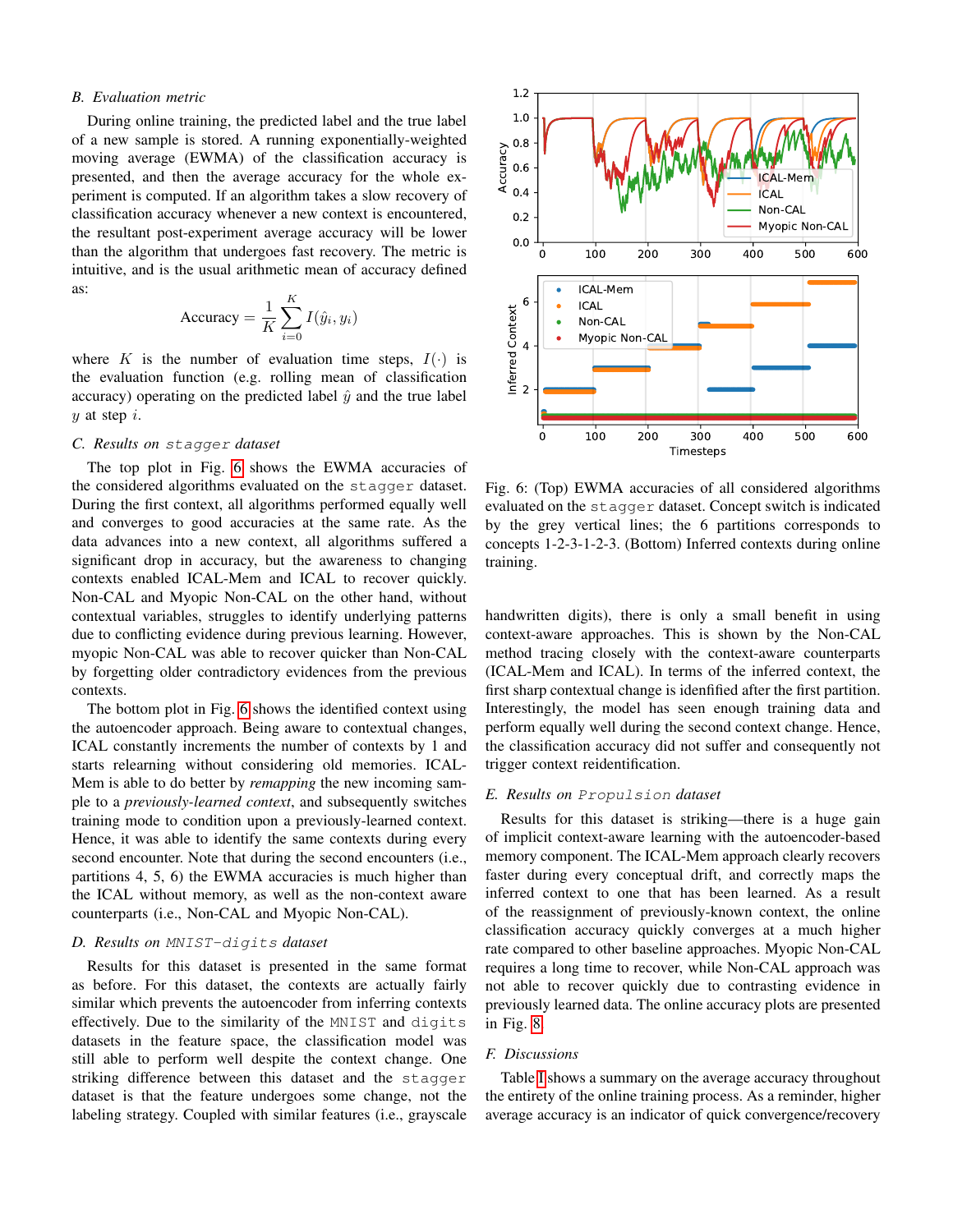

<span id="page-6-6"></span>

Fig. 7: (Top) EWMA accuracies of all considered algorithms evaluated on the MNIST-digits dataset. Context switch is indicated by the grey vertical lines; the 6 partitions corresponds to concepts 1-2-1-2-1-2. (Bottom) Inferred contexts during online training.

during a context/concept switch. In general, there is a much greater benefit in incorporating context-awareness during training especially a new context/concept is discovered. The benefit is more apparent whenever there is change in the ground truth compared to changes in features. This is because given enough training data, the model might learn to generalize better to accommodate shifts within the feature space, while it is not possible for the model to generalize to a different label with the similar set of features.

<span id="page-6-7"></span>TABLE I: Averaged accuracies through the entirety of the training process. Methods marked with asterisks (\*) are methods proposed in this paper.

| Method                | Stagger | MNIST-Digits | Propulsion |
|-----------------------|---------|--------------|------------|
| *ICAL-Mem             | 93.94%  | 93.17%       | $93.77\%$  |
| $*ICAI$               | 92.61%  | $93.52\%$    | 88.11%     |
| <b>Non-CAL</b>        | 68.23%  | 92.29%       | 64.20%     |
| <b>Myopic Non-CAL</b> | 82.61%  | 72.33%       | 66.00%     |

# VI. CONCLUSIONS

<span id="page-6-5"></span>In this paper, we proposed a novel online-learning algorithm that generates new contextual identifier to aid learning of classification tasks under context or concept drifts. The building blocks of the algorithm consist of a task-oriented classifier, in additional to autoencoders that stores low-dimensional representation of the data which can increase in numbers as new contexts or concepts are discovered. The algorithm is evaluated

Fig. 8: (Top) EWMA accuracies of all considered algorithms evaluated on the Propulsion dataset. Context switch is indicated by the grey vertical lines; the 4 partitions corresponds to concepts 1-2-1-2. (Bottom) Inferred contexts during online training.

against several baselines without context-awareness, which is a fundamental component to the success of online learning under drift. Results has shown that up to 30 pts. improvement (percent) can be achieved by incorporating context-awareness during online training, as opposed to the non-context aware counterparts.

#### **REFERENCES**

- <span id="page-6-0"></span>[1] J. Wang, X. Zhu, S. Gong, and W. Li, "Attribute recognition by joint recurrent learning of context and correlation."
- [2] N. Japuria, G. Habibi, and J. P. How, "Casnsc: A context-based approach for accurate pedestrian motion prediction at intersections," 2017.
- [3] B. Li, T. Wu, S. Shao, L. Zhang, and R. Chu, "Object detection via aspect ratio and context aware region-based convolutional networks," *arXiv preprint arXiv:1612.00534*, 2016.
- <span id="page-6-1"></span>[4] S. Liu, Y. Sun, D. Zhu, R. Bao, W. Wang, X. Shu, and S. Yan, "Face aging with contextual generative adversarial nets," in *Proceedings of the 2017 ACM on Multimedia Conference*. ACM, 2017, pp. 82–90.
- <span id="page-6-2"></span>[5] O. Matei, T. Rusu, A. Bozga, P. Pop-Sitar, and C. Anton, "Context-aware data mining: Embedding external data sources in a machine learning process," in *International Conference on Hybrid Artificial Intelligence Systems*. Springer, 2017, pp. 415–426.
- [6] L. Gao and R. Huang, "Detecting online hate speech using context aware models," *arXiv preprint arXiv:1710.07395*, 2017.
- <span id="page-6-3"></span>[7] R. Liu, "Multi-contextual representation and learning with applications in materials knowledge discovery," Ph.D. dissertation, Northwestern University, 2016.
- <span id="page-6-4"></span>[8] N. Mezhoudi, "User interface adaptation based on user feedback and machine learning," in *Proceedings of the companion publication of the 2013 international conference on Intelligent user interfaces companion*. ACM, 2013, pp. 25–28.
- [9] M. H. Kabir, M. R. Hoque, H. Seo, and S.-H. Yang, "Machine learning based adaptive context-aware system for smart home environment." *International Journal of Smart Home*, vol. 9, no. 11, pp. 55–62, 2015.